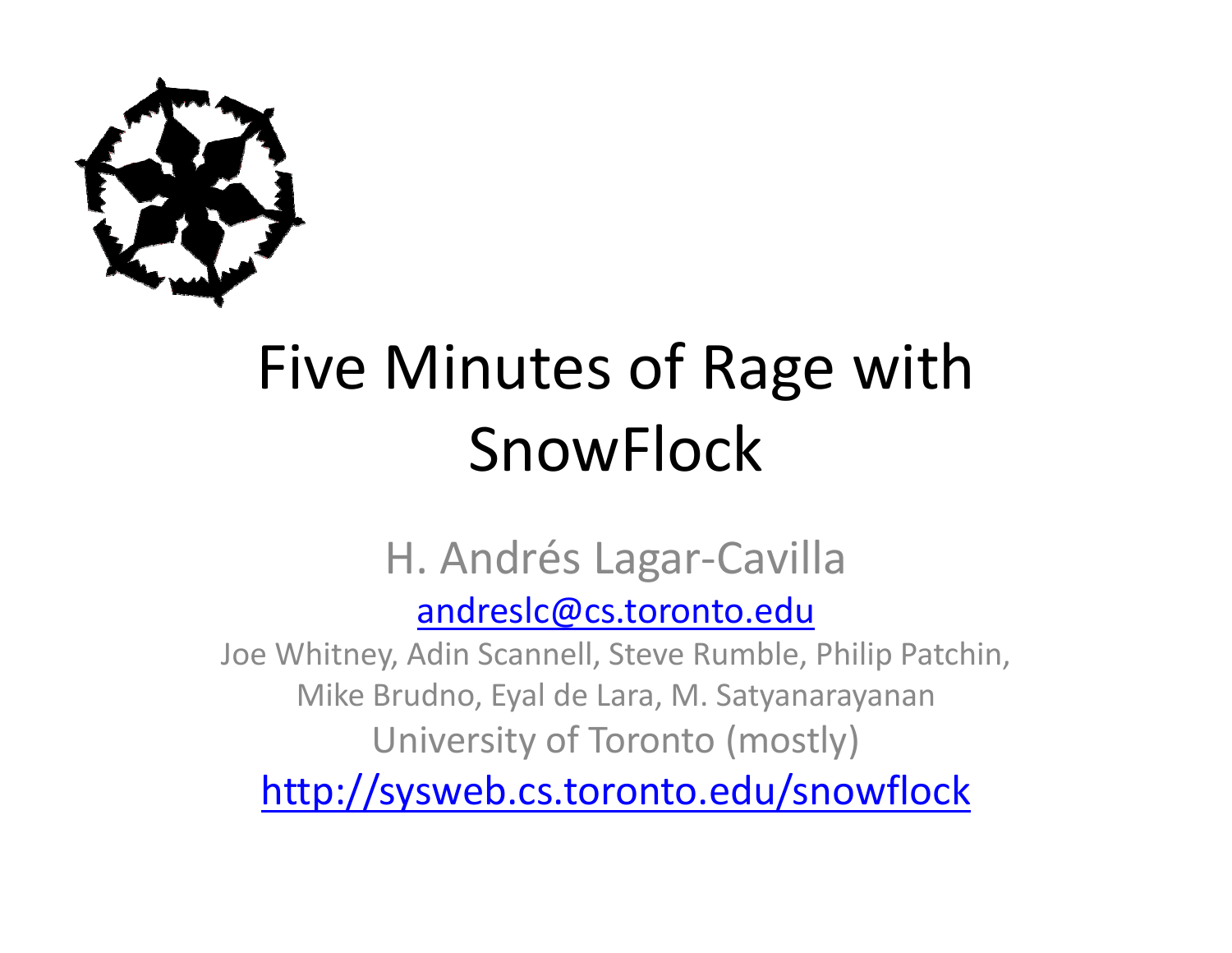#### The Basics

- Cloud Computing
- Virtualization

If you are not a believer, then you can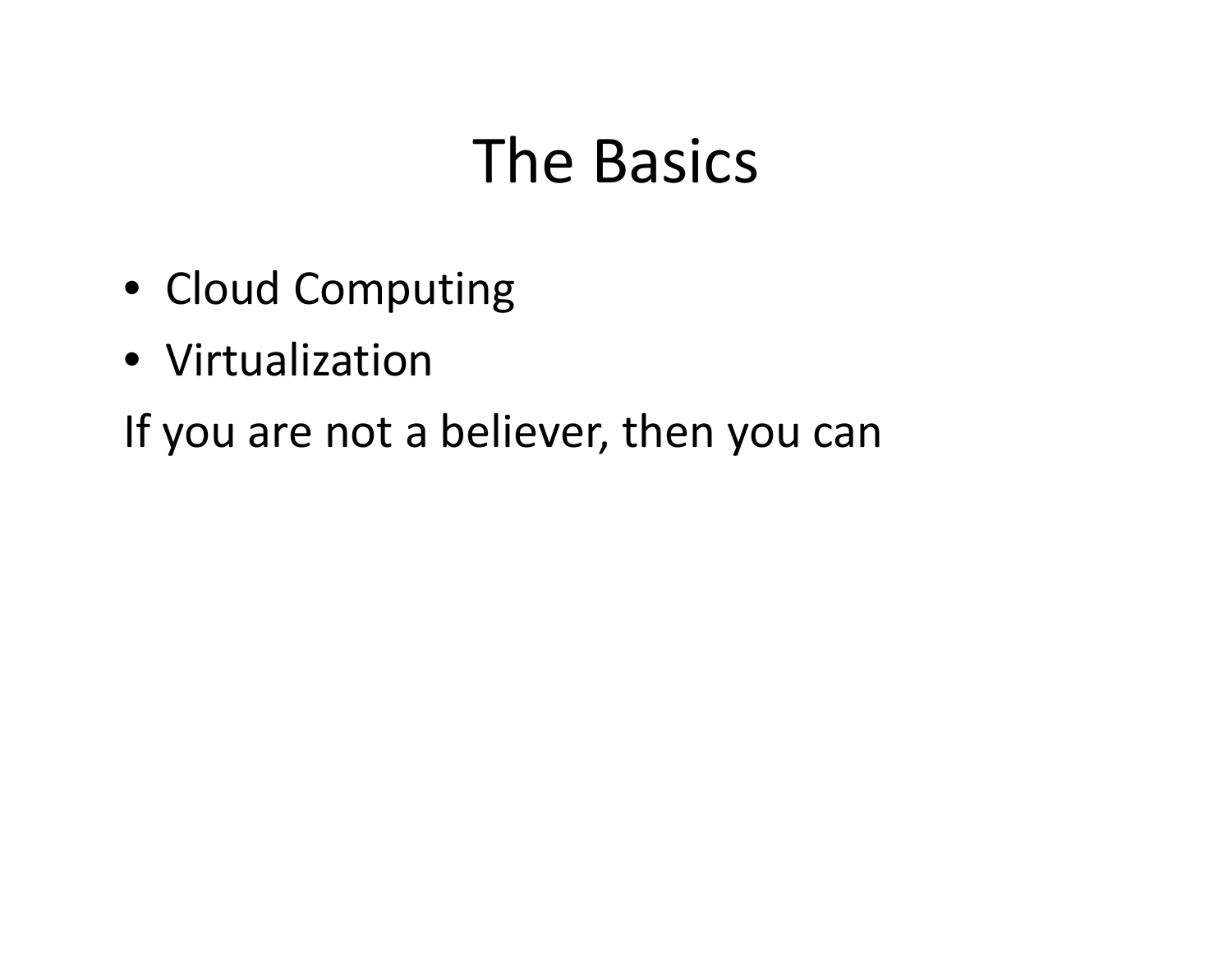### The Basics

- Cloud Computing
- Virtualization

If you are not a believer, then you can

- Resume your email checking activities
- Return to your placid sleep
- Dedicate to the noble art of schmoozing
- Desert the room in search for caffeine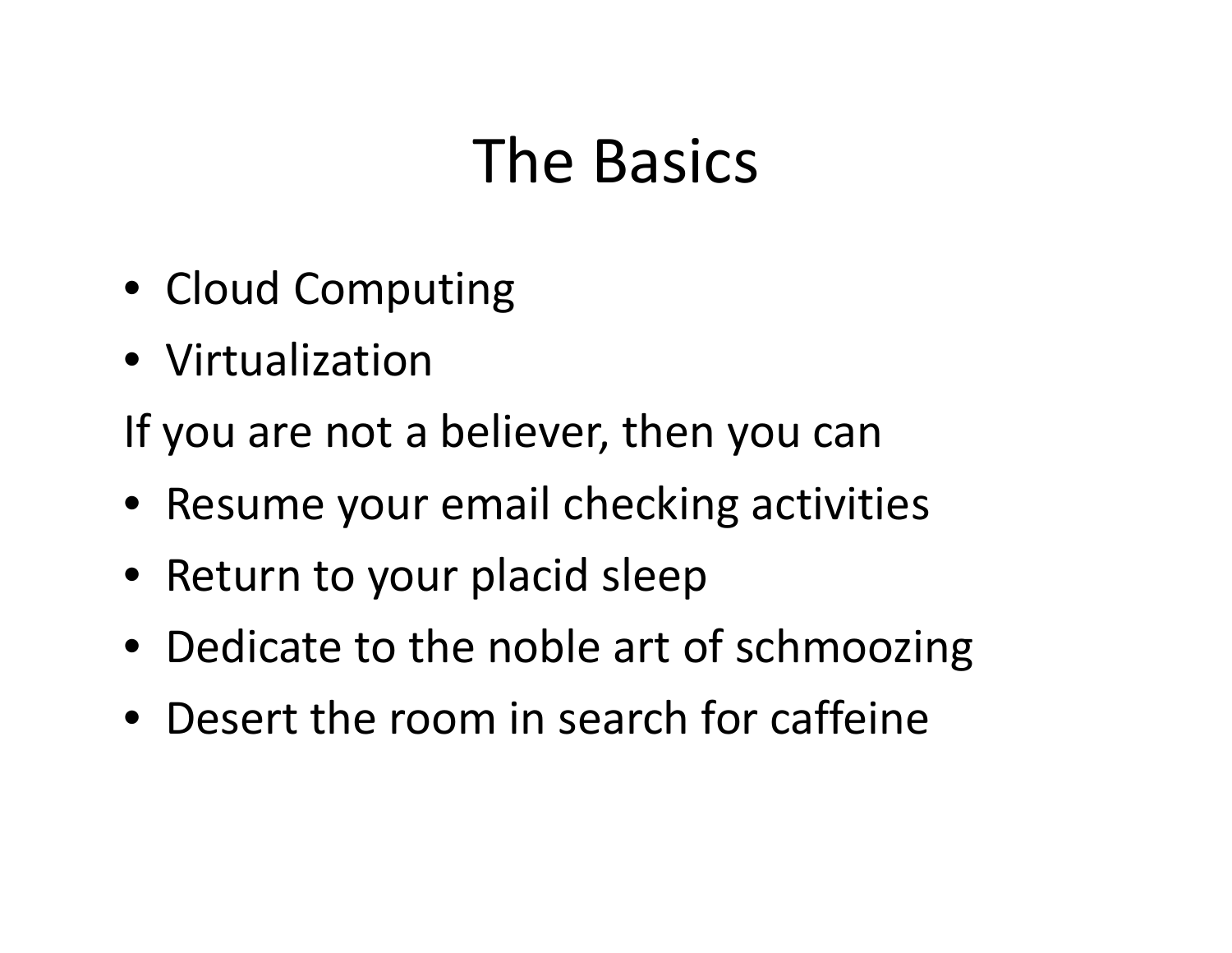#### The Rant

- When I signed up for the cloud
- The ad said: "100s of CPUs at your fingertips"
- What it didn't said was that:
	- –New VMs show up in minutes
	- –State needs to be pushed explicitly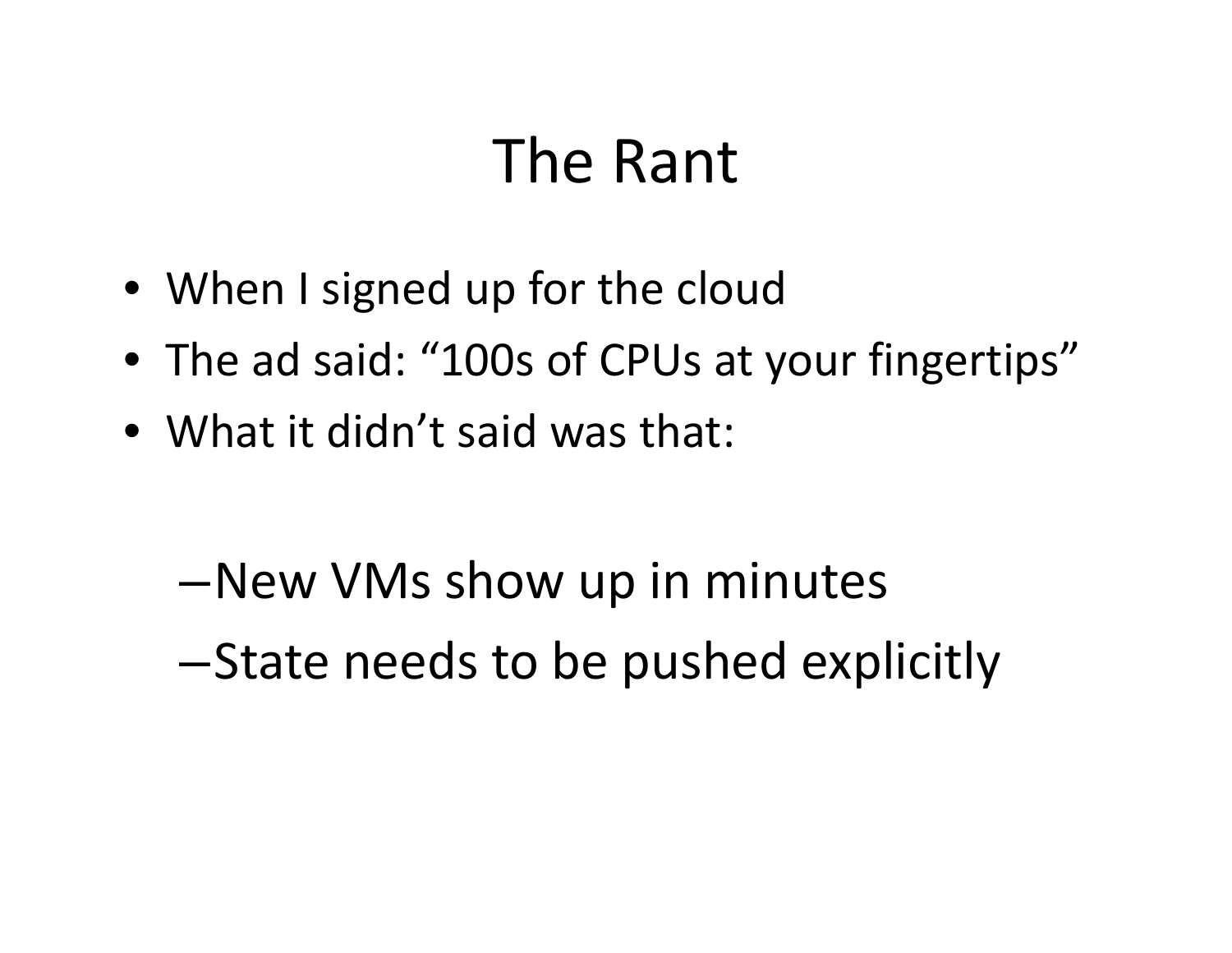#### New VMs Show Up in Minutes

- #@1/0! <sup>I</sup> missed my flash crowd…
- I wait two mins to start my 40sec parallel task
	- Sequence alignment, rendering, quant pricing
	- –One hour w/one processor
	- –40 seconds w/128 processors
- Work around: pre‐allocate
	- –- \$\$\$
	- –Consolidation harms performance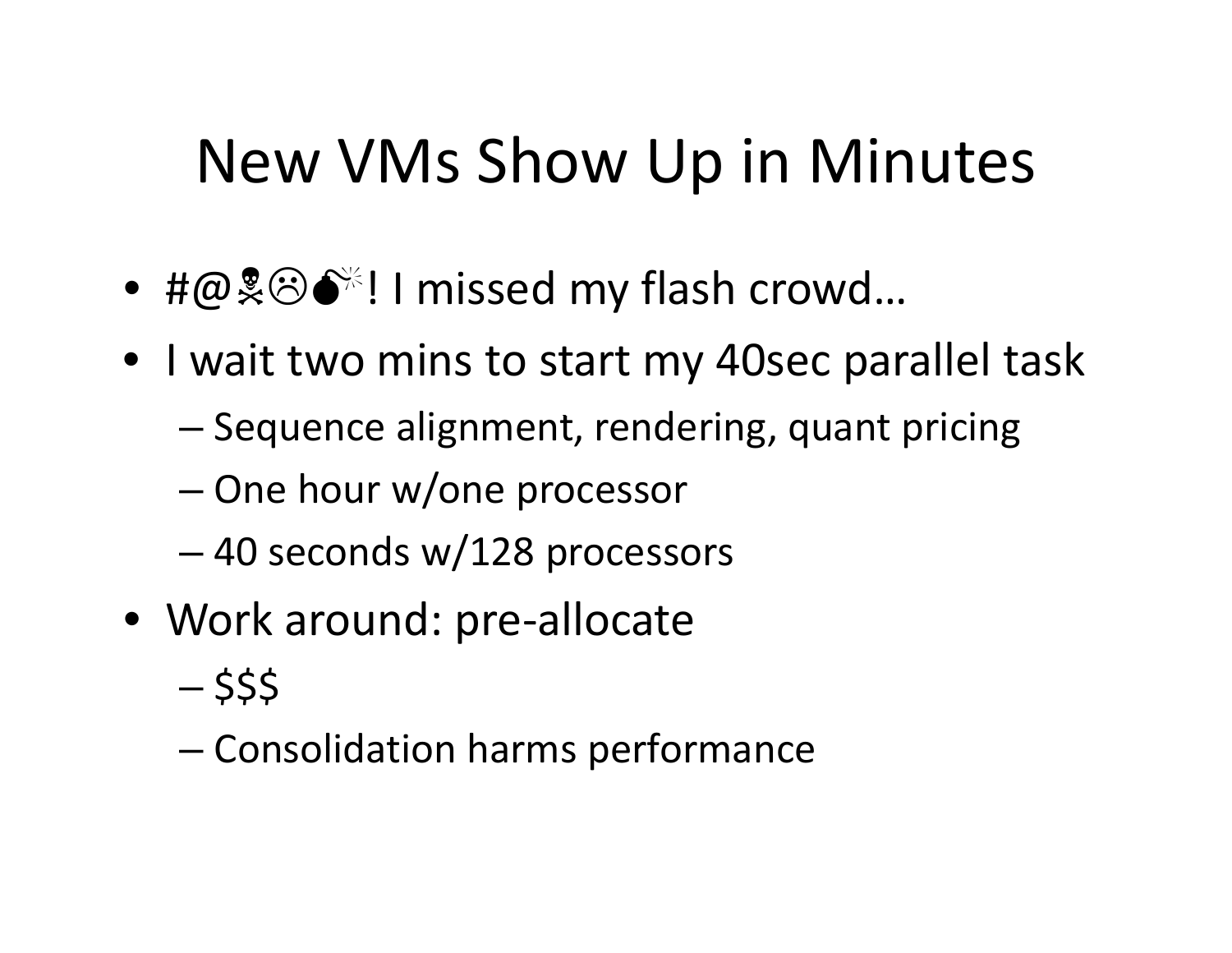## State Has to Be Pushed Explicitly

- $\bullet\,$  As in, tell the new guys where we're at
	- –Because they're basically fresh boots
	- –Or were pre‐allocated two weeks ago
- Message passing, etc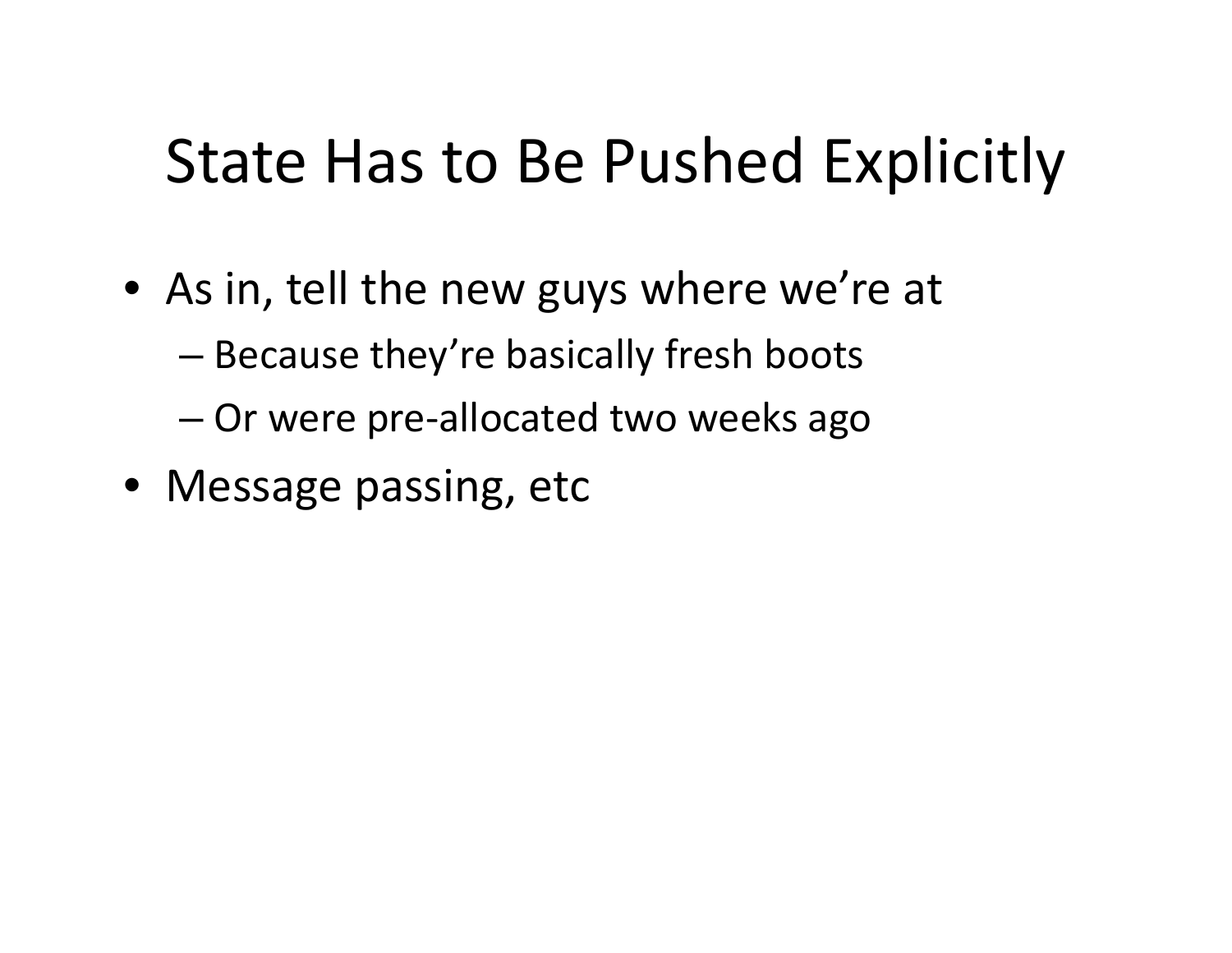### Wouldn't it be nice if the cloud was UNIX?

- You could fork your VMs
- Like processes do
- And wouldn't it be nice to fork instantaneously
- And make your VMs stateful too…
- Wouldn't it be nice?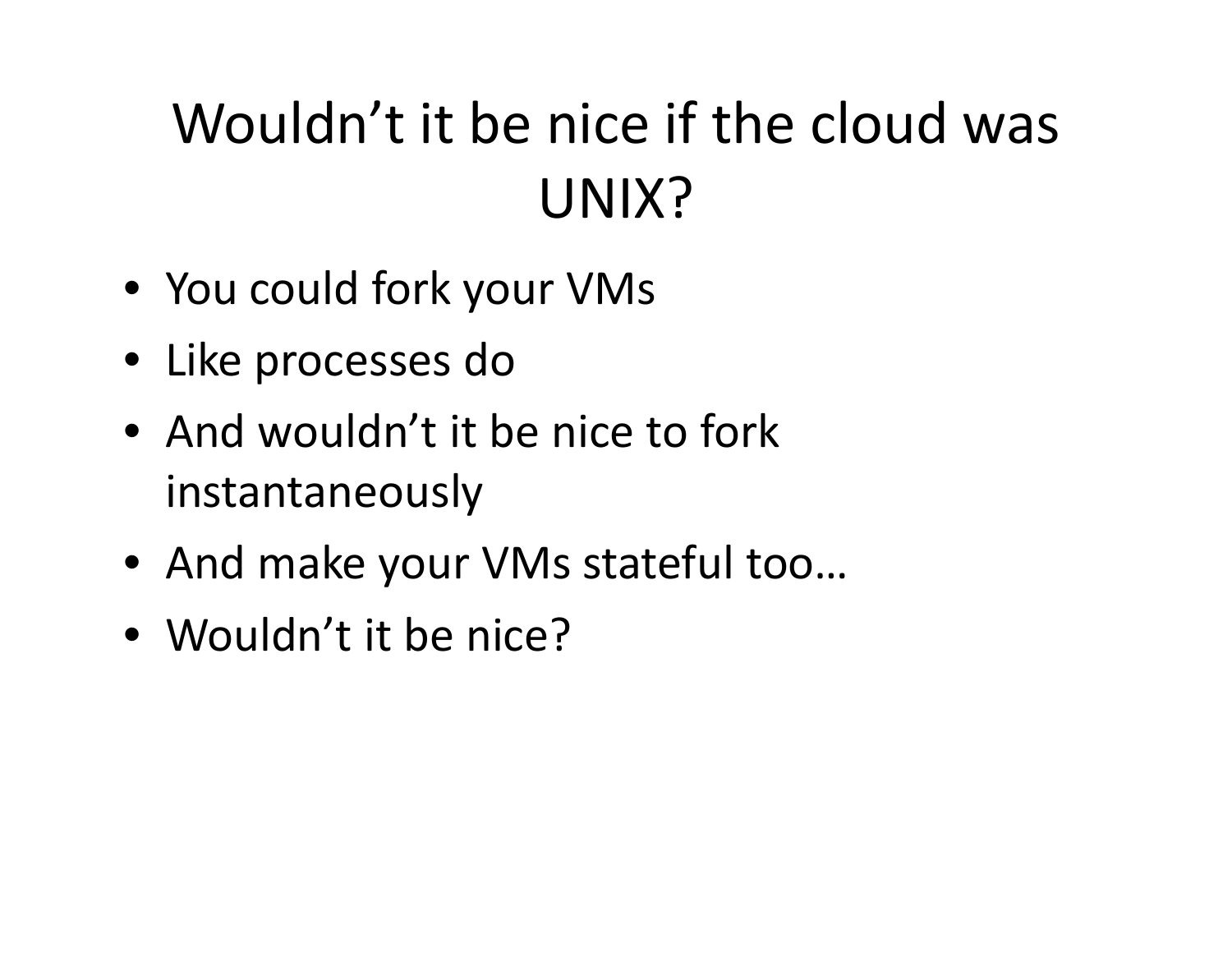## The Beach Boys Were Dreaming of SnowFlock

- Which, through <sup>a</sup> melange of cunning hacks
- Clones a VM into dozens of identical copies
- In less than <sup>a</sup> second
- Each executing on <sup>a</sup> different box
- With negligible runtime overhead
- Thus enabling hundred of CPUs instantly at your fingertips
- As advertised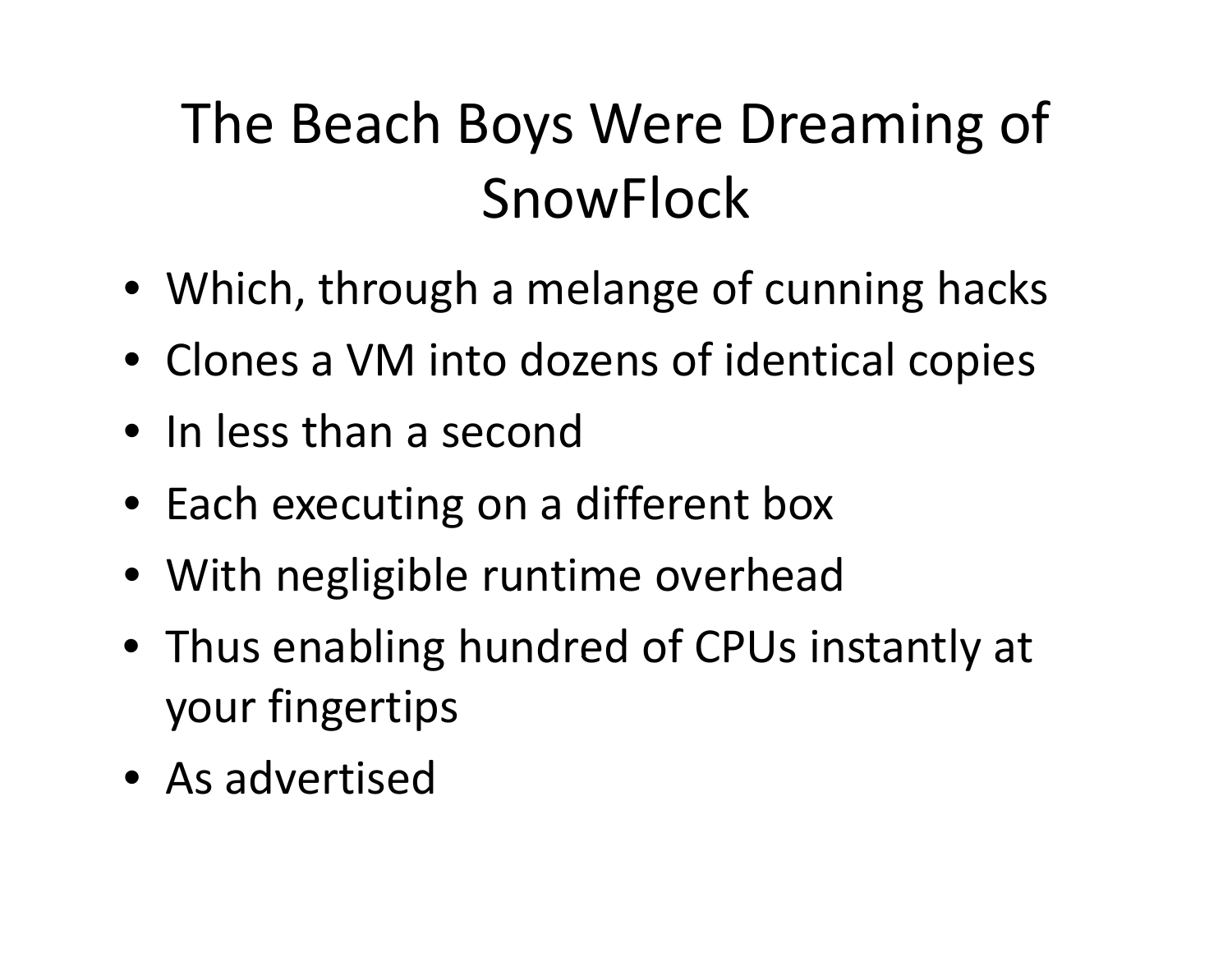#### And As Easy To Program As

while (forever)

receive new request

fork worker to handle it

join worker when done

while (forever) if webserver load is high fork some new workerselse if webserver load is lowkill some of those extra workers(because I can come up with more workers later in no time)